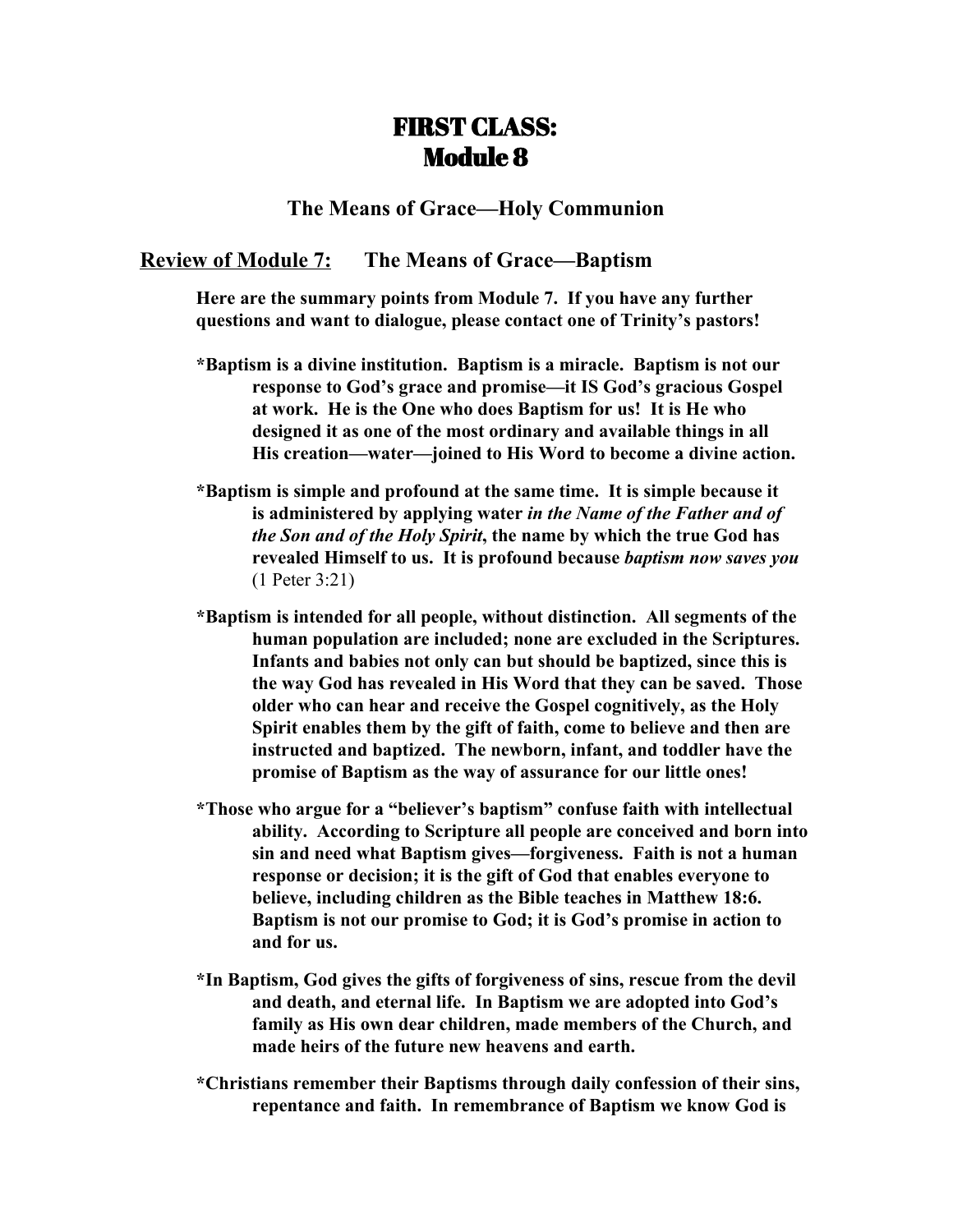## **with us always!**

**2**

**In this lesson we will explore the truths and practices regarding the Sacrament of Holy Communion. The readings from your Catechism Explanation are pages 322-345. Read these through before tackling this worksheet!**

**The Lord's Supper is known by multiple names: The Sacrament, The Sacrament of Holy Communion, The Eucharist, The Holy Meal, The Last Supper, The Lord's Table, The New Covenant Meal, The New Testament Meal, The Breaking of the Bread, The Agape Feast, and The Great Mystery.**

**The Lord's Supper is not merely a church custom or ritual, but like preaching the Gospel and Holy Baptism, is a divine ordinance, instituted by Christ Himself. It is a means of grace!**

**As with all doctrine and truth, we read and hear what the Word of God has to say to us about these matters. About the matter of The Lord's Supper, here are all the passages in the Bible that speak on this topic:**

**1) Matthew 26:17-20; 26-30**

**\*On what day (a Jewish Festival) would Jesus institute The Lord's Supper?**

**\*As they were eating (the Passover Meal), Jesus takes bread from the table, offers a prayer of thanksgiving to God, and distributes portions of it to His disciples. This was not part of the Jewish Passover liturgy; Jesus is, in fact, doing something new! What does Jesus say as He distributes the unleavened bread to His disciples?**

**\*What does Jesus do next, and what are His exact words which accompany this second action toward His disciples?**

**\*In verse 28, what does Jesus say is the purpose of the giving of His Body and Blood in and with the bread and wine?**

**\*After this eating and drinking of the bread and the wine, Jesus makes a remarkable announcement to them; what does He say?**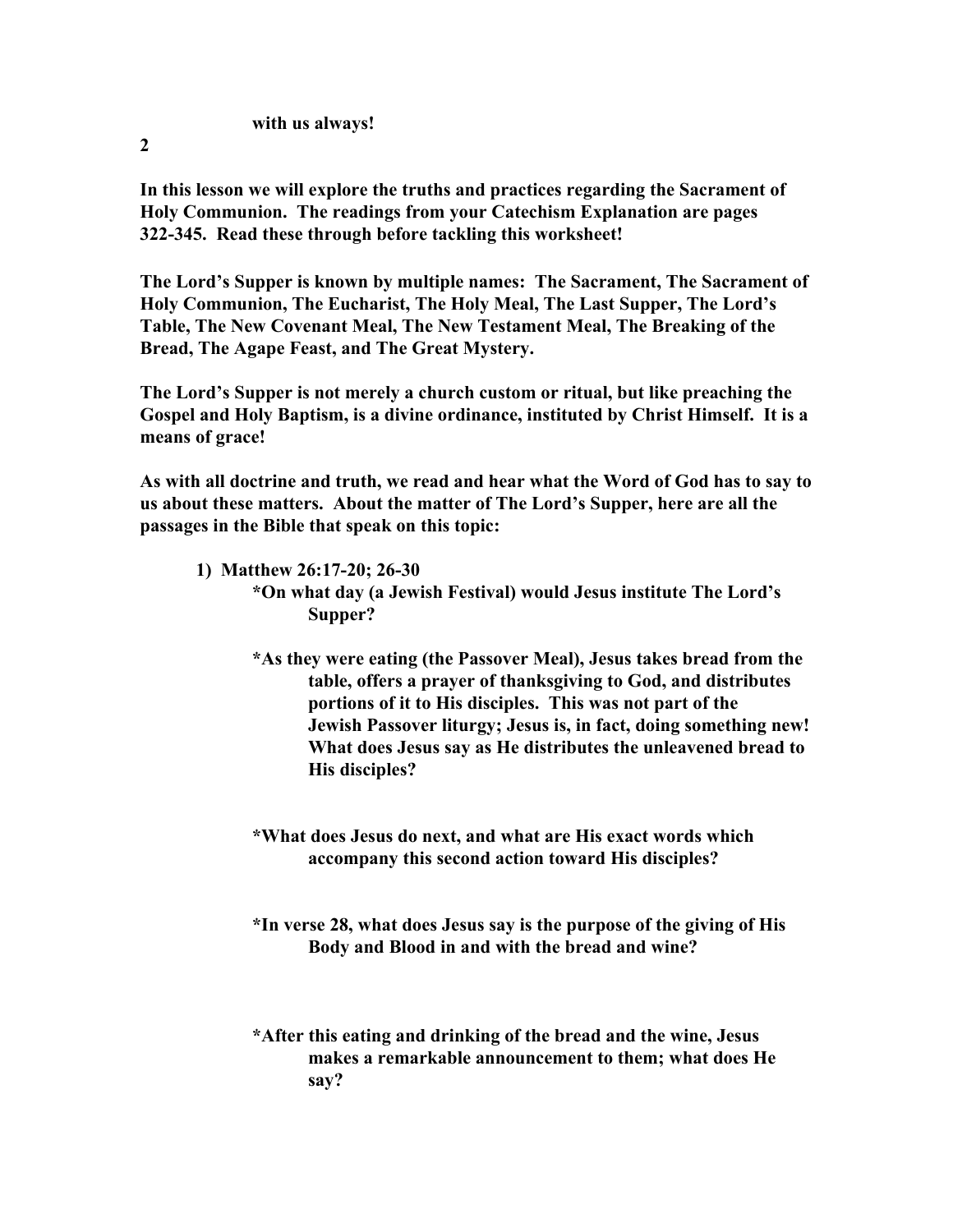**2) Mark 12:12-16; 22-25**

**\*Mark corroborates Matthew's account of the Institution of the Lord's Supper. It is the character of Mark's writing to record less of the words spoken and more of the actions of Jesus. For example, Mark records Jesus' word over the bread as simply, "Take; this is My body," and His word over the cup of wine as, "This is My blood of the covenant, which is poured out for many."**

> **\*Mark also records the announcement Jesus makes about His time of anticipated separation from them; what does Jesus say?**

**3) Luke 22:7; 14-20**

**\*Luke records Jesus' words in a different order! First, Jesus takes the cup of wine on the table (part of the Passover liturgy, most) likely what was the "second official" cup shared, and informs them that He will not eat of the Passover Meal with them again until it is fulfilled in the kingdom of God; this is what we will learn in a later study to be "eschatological" language, speaking of the Last Day and what will happen when Jesus returns. What else does Jesus say to them about the celebration of this particular Passover?**

> **\*Then Jesus distributes the bread with the same words, including a command for them to "do this in r\_\_\_\_\_\_\_\_\_\_\_\_\_\_ of Me."**

**\*And the cup (probably the Third Cup of the Passover Liturgy) with the words of institution. . .(For your information, the Passover Liturgy, from our best scholarly guess, in the first century utilized four cups, the final being a cleansing cup with the Benediction (final blessing before dismissal). There is no record in any of the Gospels that Jesus and His disciples drank the fourth cup, as Jesus had implied. . .the Fourth Cup He will drink with them and all of us in heaven!**

## **3) 1 Corinthians 10:14-22**

**\*Paul addresses the Church at Corinth because they are guilty of false teaching and dangerous practice when it comes to the doctrine and administration of the Lord's Supper. His is a commentary on the centrality of this sacrament in the life of the Church,**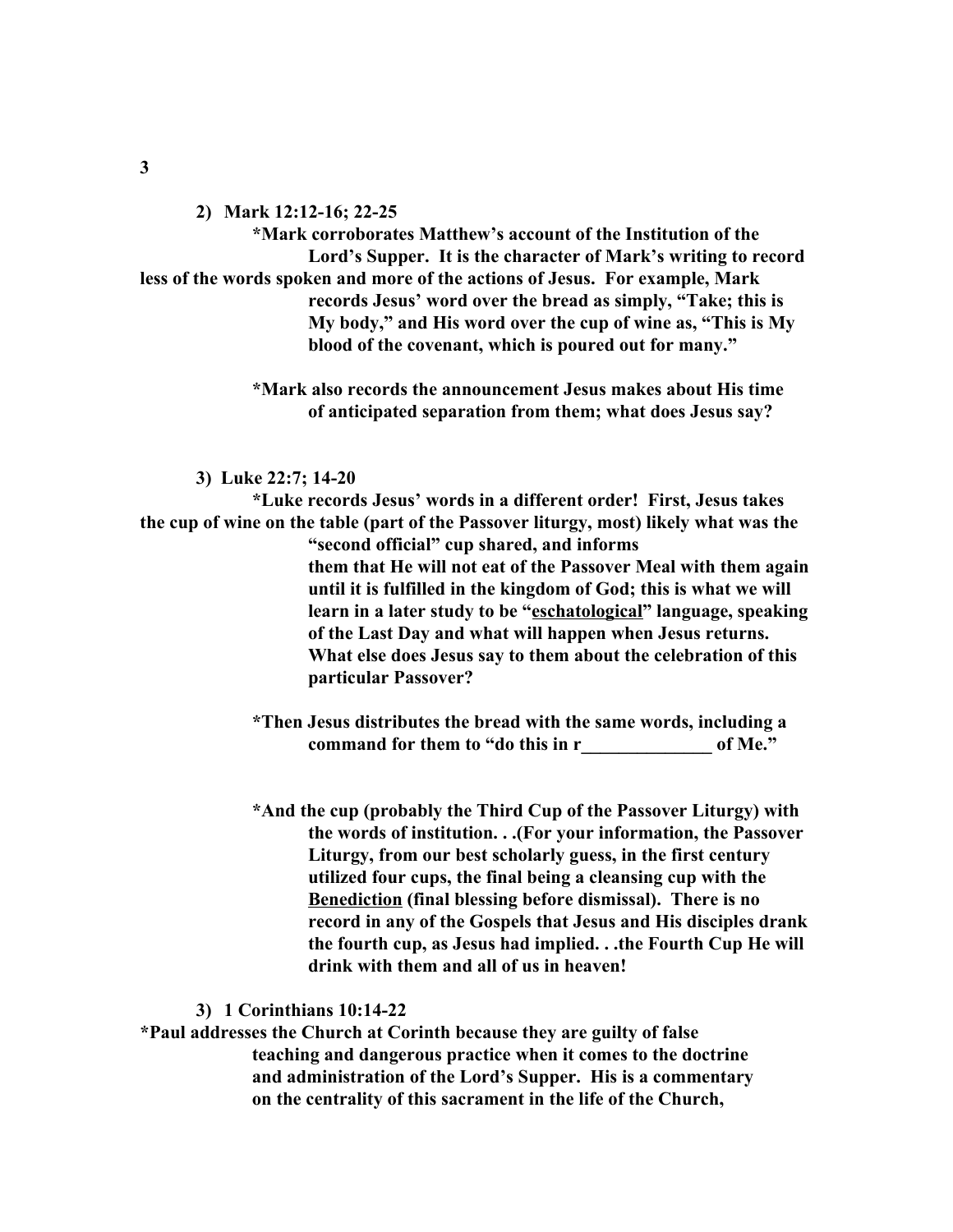**as well as a corrective on what it is and how it is to be used.**

**4**

**The issue in Corinth is that there are other "holy meals" in town, the dinners and festivals at various pagan Temples in the city. Many of the Christians perceived that since they had been taught these idols were not really gods, had no power, and were the inventions of unbelieving minds, that it didn't matter if they ate and bought the meat sacrificed in these pagan services. In verse 20, Paul assures them these idols are nothing, but that the worship and ritual that happens in their temples is connected to the worship of a real entity; who would that entity be?**

> **For this reason should the members of the Corinth Church attend these festival or not? Upon what is Paul's answer based?**

**In verse 16, Paul makes the strongest case for not giving any indication or sense that The Lord's Supper is anything like the Temple rituals. What does Paul say about the unleavened bread and cup of wine?**

#### **4) 1 Corinthians 11:17-29**

**\*Paul returns in this chapter to the administration of the Lord's Supper. Let it never be that in our churches it would ever be said about us what Paul says about the Corinthians—when they assemble together, because of their false teaching and dangerous practice, they may be doing more harm than good! In verse 20, he accuses them of what?**

> **It appears that the Corinthians conducted their worship service and then immediately following celebrated an Agape Feast (something akin to our potluck dinners at church, but more formal and considered ritual). Perhaps this was the model of the pagan festival, where rituals, ceremonies, and dramas were conducted throughout the eating and drinking, which was mostly revelry. At the dinner is where the Lord's Supper was being conducted. Today we would say simply, "What a mess!"**

> **Paul will correct this serious problem by taking them back to Scripture, to the very institution of the Lord's Supper by the**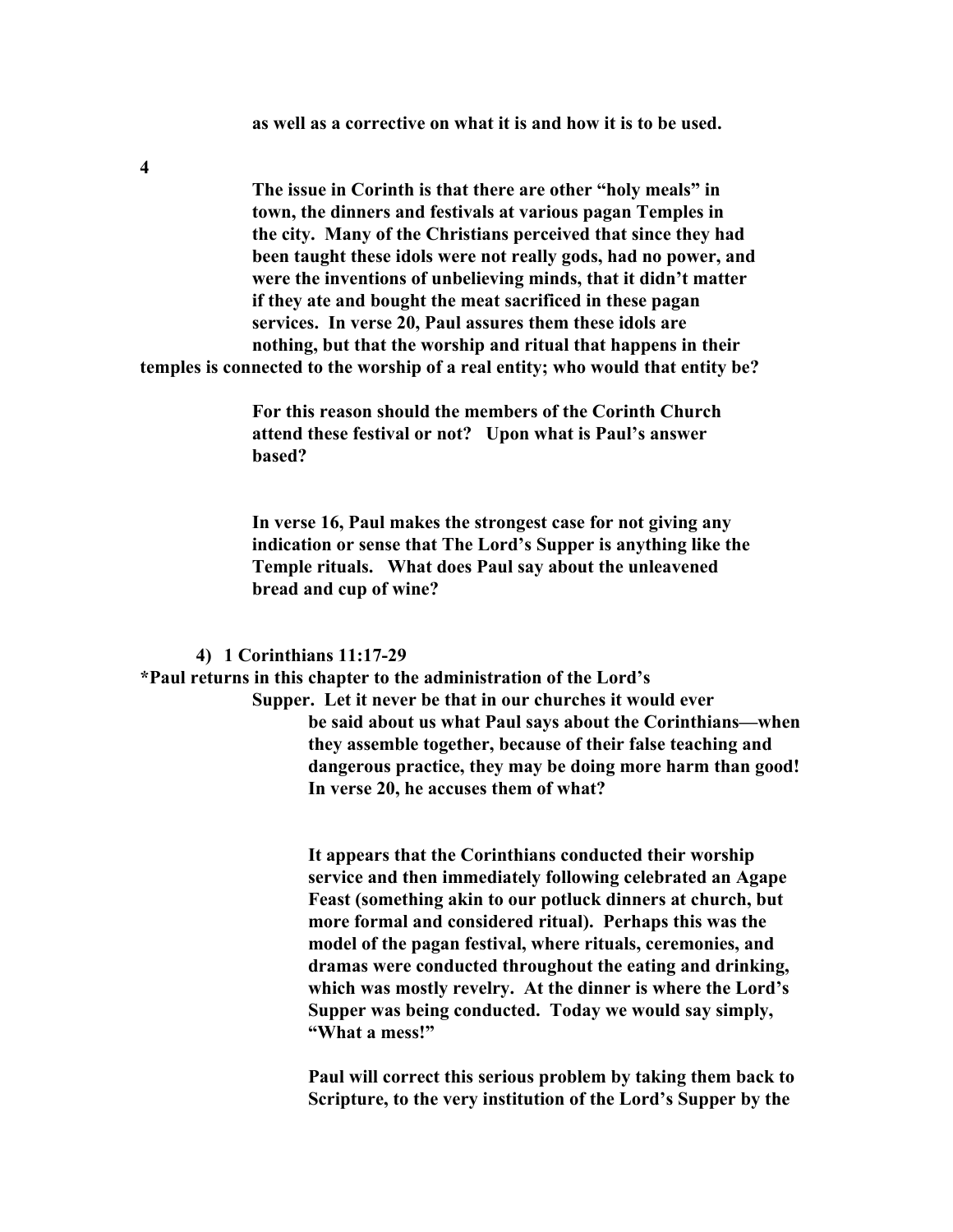**Lord Himself. Read again verses 17-25.**

**Both bread and wine (as Body and Blood) are to be eaten and drunk in remembrance of Christ and done o\_\_\_\_\_\_\_\_\_\_\_\_, or frequently. It is under the inspiration of the Holy Spirit that Paul has written these words, "for as often as you eat this bread and drink this cup, you. . ." do what?**

**Having lifted The Lord's Supper out of the noise and mess of the Corinthian's Agape Feast, Paul goes on to give them and all of us further instructions on receiving this holy gift. In verse 27 a shocking reality is revealed; it is possible to receive this holy meal in an u\_\_\_\_\_\_\_\_\_\_ manner! That means that it is not some automatic ritual benefit that happens to just anybody who might be present and join in this eating and drinking!**

**To remedy this reality and possibility, Paul tells us what in verse 28?**

**Verse 28 leads to the question, "on what basis do we make this evaluation?" Verse 29 answers the question. What must be present; what must we be able to do and perceive in order to receive this meal in a worthy manner?**

**Verse 29 also cranks up the consequences and seriousness of the issue; misusing and abusing this gift from God can result in what?**

## **APPLICATIONS AND PRACTICES OF THE LORD'S SUPPER**

**Three radically different beliefs concerting the Lord's Supper dominate the various denominations (groups) of Christian churches:**

**A) The bread and wine are transformed and converted into Christ's flesh and blood in such a manner that only the body and blood of Christ are received in the Sacrament (Roman Catholic definition of transubstantiation and real presence)**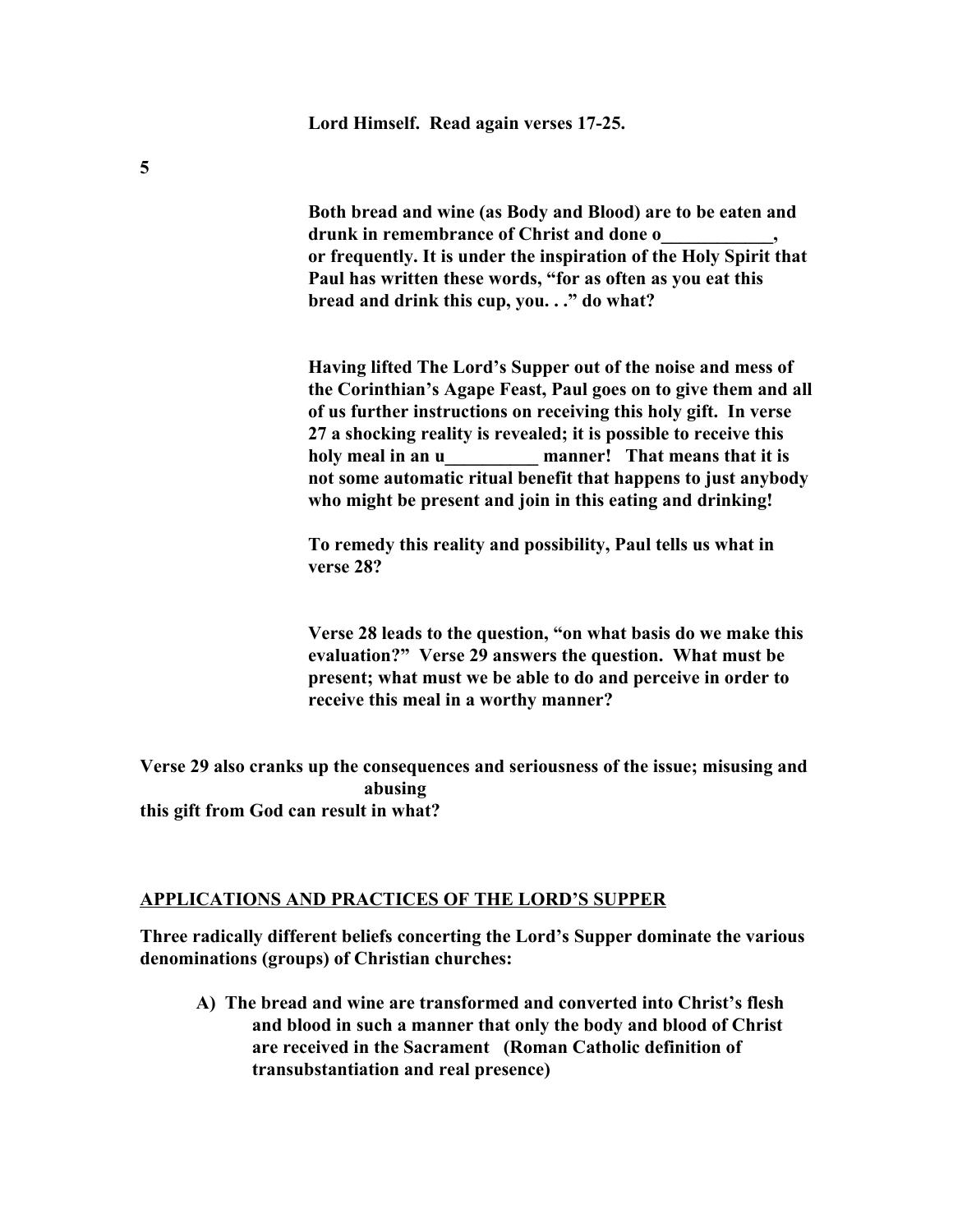- **B) The bread and wine and the body and blood of Christ are all present in the Sacrament, so that with the bread the Body of Christ is received, and with the wine, the Blood of Christ is received, all four elements being truly present and received (Lutheran real presence)**
- **6**
- **C) Only bread and wine are received in the Lord's Supper in any real and true way; they stand as symbols or representations, signifying the flesh and blood of Christ. The Catholic and Lutheran interpretations are viewed as preposterous (Reformed, Arminian, Pentecostal, etc.)**

**To analyze these differences in doctrine and practice, we depend solely upon the Scriptural testimony we surveyed above, applying them to the issues of difference.**

**What constitutes The Lord's Supper? Is it the ordained priest with his indelible character acquired in ordination, his words and ministrations, that literally effect transubstantiation? (This is the Roman Catholic teaching with which Luther took issue; it says the priest is a means by which the earthly elements of bread and wine are transformed physically into flesh and blood; in Luther's time, surgeries were conducted shortly after death and last rites where one had taken communion to physically locate and prove bread was gone and human flesh was discovered. . .)**

**Is the definition and interpretation of The Lord's Supper the reasonable domain of human reason at all, so that various theologians may give their various interpretations?**

**Or is it the Lord's own words that deliver the reality and the blessings of The Lord's Supper? Could it be that His Words actually have power to bring into existence and reality what is spoken and commanded?**

**So what does He say?** *Take, eat, this is My body. Take, drink, this is My blood. This is for you. This is the New Covenant.* **[Jesus' reference to the promise in Jeremiah 31:31-34]** *Do this. . .often. . .in remembrance of me. . . for the forgiveness of your sins.*

**Which position do we honor as our official doctrine? How does this affect our practice?**

**In defining the purpose of The Lord's Supper? +Is it merely Ritual?**

**+Is it merely about Tradition?**

**+Is the main benefit the forgiveness of sins?**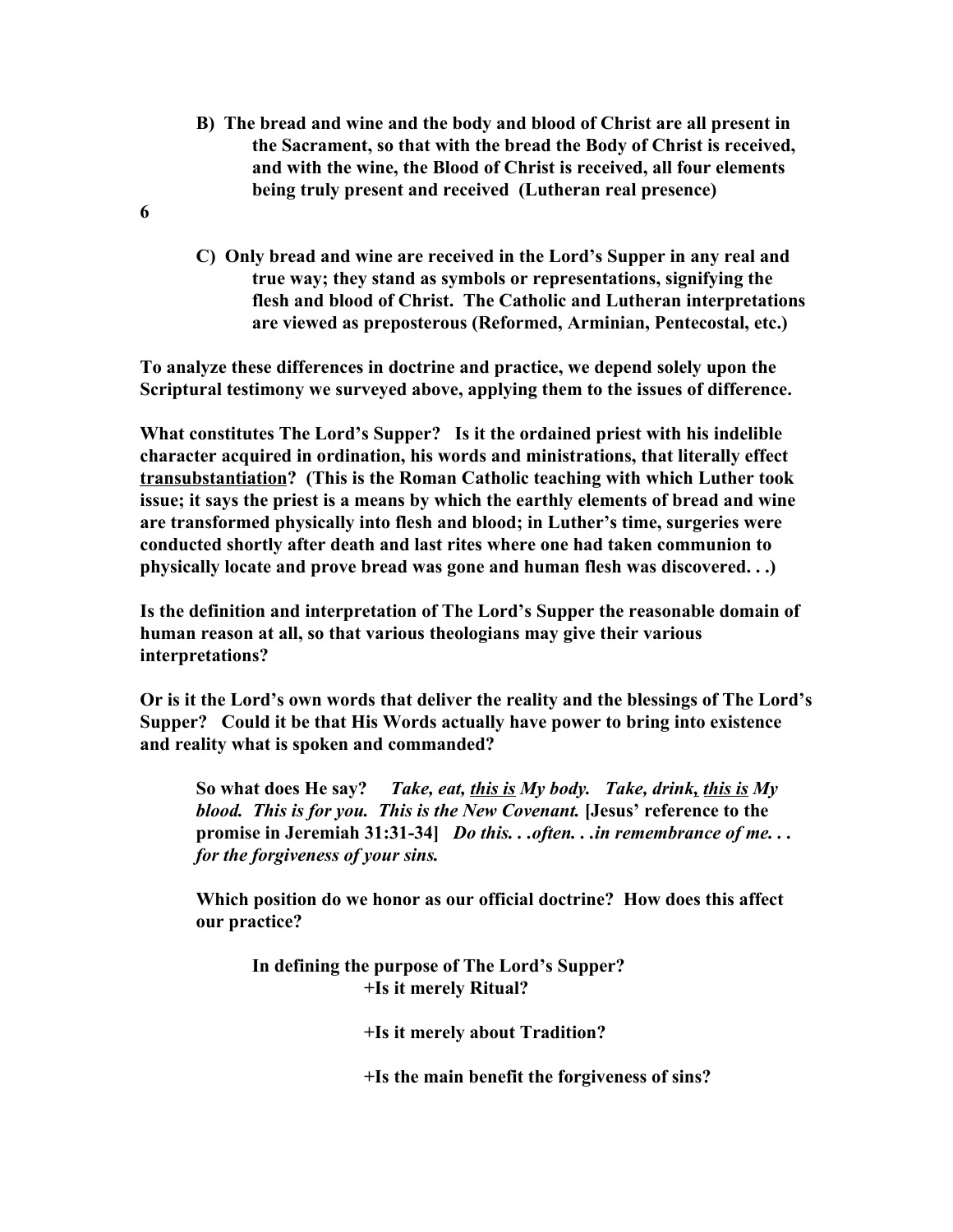## **In consecrating the bread and wine, i.e. in separating it out from ordinary bread and wine, for sacramental use: +should we worship the visible elements?**

**+should we use grape juice?**

**In administering The Lord's Supper, who is to receive it? +Unbelievers?**

**+Those not able to examine themselves?**

**+Those not baptized?**

**+Those who do not believe the doctrine of the real presence and the purpose of the sacrament?**

**+What about a member who is living in un-repentant, public, known sin? (1 Corinthians 5:11-13; 1 Corinthians 10:20-21; Matthew 5:23-24)**

> **[How does a congregation and its Pastor make this determination, then?]**

**Should you take The Lord's Supper in another church that teaches and/or practices contrary to the Scriptures?**

> **+A church that believes the bread and wine are only symbols? A church that uses only grape juice?**

**+A church that teaches we are saved and converted by our good works, decision to follow Christ, and/or obedience to the Gospel?**

**+A church that teaches that the Bible is a human book full of many problems and errors, much of which is not relevant in our day, and that it is up to pious, human reason and scholarship to discover what in the Bible is the truth to be proclaimed in the contemporary age? A church willing to reinterpret the meaning of one or more of the 10 commandments to be more "relevant" with contemporary culture?**

**(A Lutheran church that has declared pulpit and**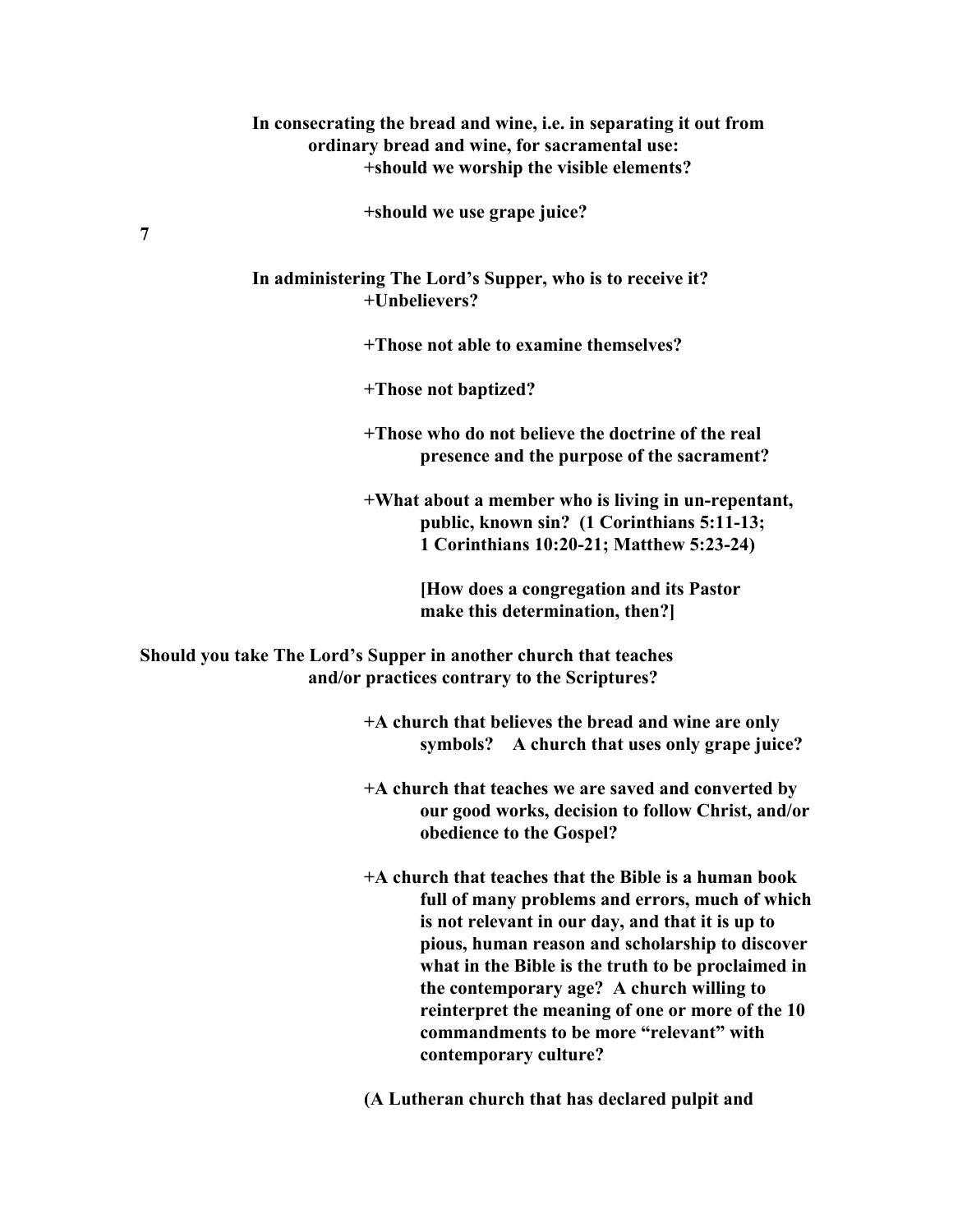**altar fellowship with a church that teaches and practices symbolic ritual as the Lord's Supper?)**

## **8**

**How do fellow Christians in other denominations justify their rejection of the doctrine of the Real Presence?**

- **1) They quote Scripture!**
	- **\*John 6:63:** *It is the Spirit who gives life; the flesh is no help at all* **\*Romans 14:17:** *For the kingdom of God is not a matter of eating and drinking but of righteousness and peace and joy in the Holy Spirit.*
	- **\*Colossians 2:16** *Therefore let no one pass judgment on you in questions of food and drink, or with regard to a festival or a new moon or a Sabbath. These are a shadow of the things to come*

**How might such Scriptures be used as proof passages that the bread and wine must be symbolic?**

**2) They interpret Scripture with the use of human reason, and it does make more sense to our fallen, human reason to reject miracles we cannot understand; it's just interesting such theologians who lead whole denominations of people in this direction, often do not reject other miracles of Jesus, such as His changing water to wine!**

**"The breaking of bread by Christ with His disciples was a figure, namely of the spiritual and inner reception of Christ's body and blood, which they who received the symbolized thing at times used in the Church because of the weak, just as they practiced abstaining from meat strangled or bloody, washing one another's feet, or anointing the sick with oil. These things, along with Baptism and the Lord's Supper, were no more binding on Christians than any other ritual or ceremony, especially for the mature who has attained the substance of things in the heart."**

**How do you answer by Scripture such a denial of the real presence?**

## **The Practice of Closed Communion**

**Let Luther himself speak about faithful administration of the Sacrament as he instructs the preachers of the Reformation:**

**Now it must be said that closed communion is not taken all that seriously by those who now teach that the bread and wine only signify Christ; it is of no great concern to them who receives these things, nor what they believe or how they live, since it**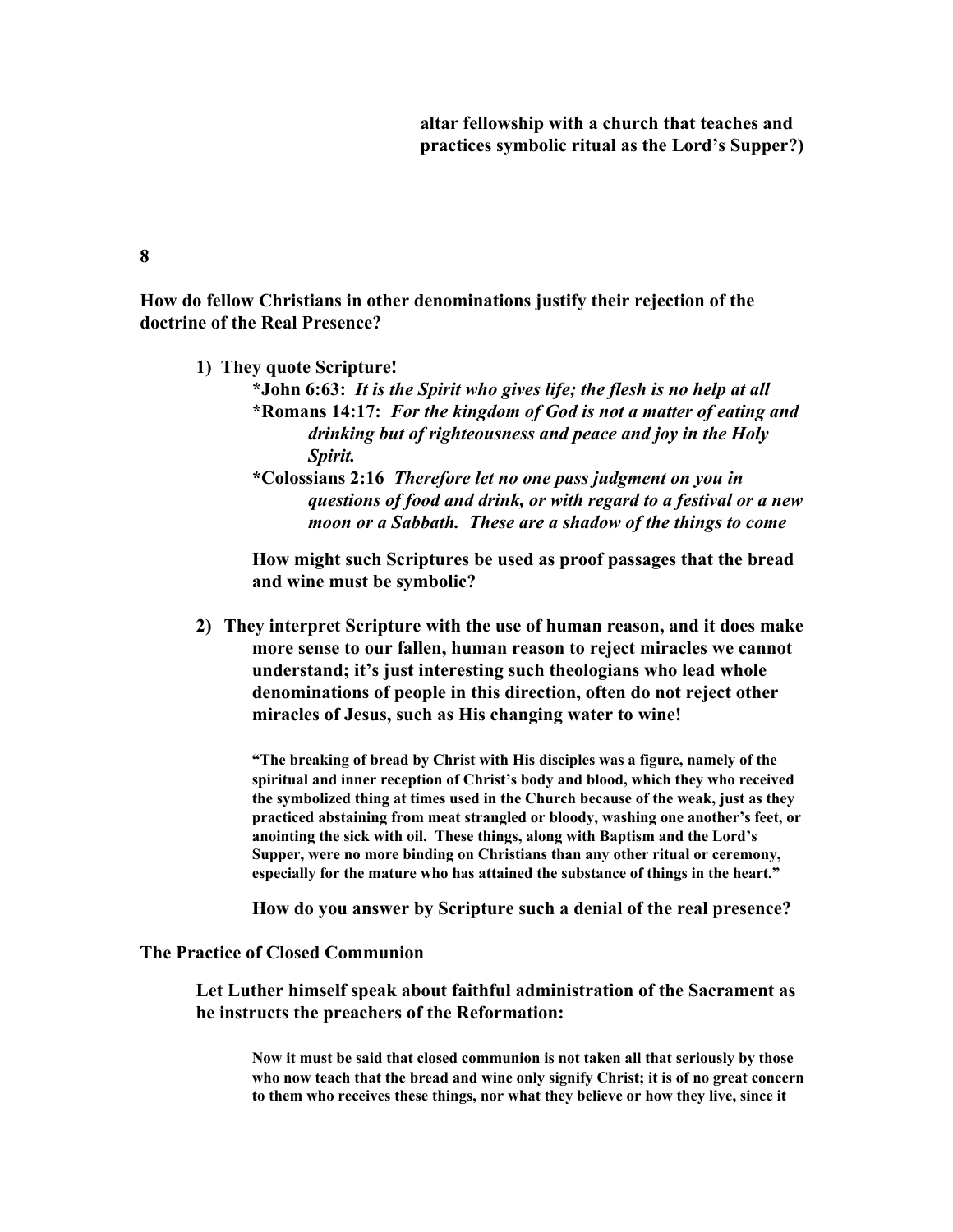**is only the true believer who comprehends the heavenly thing anyway. But since God's Word says and we believe that it is Christ's body and blood that are given to us in the Sacrament, we neither will nor can give such Sacrament to anyone unless he is first examined. Does he believe God's Word about the Sacrament? Does he confess his sins and intend to forsake the sins which he has again committed? We will not make Christ's Church into a pig pen letting anybody come without faith, lest we do invite people as pigs to a trough, when it is the most excellent food we can ever receive. Such a church we will leave to the fanatics.** [Luther, 1532 Admonition to Frankfurt am Main]

**9**

## **Contemporary Objections (and sample responses) to Closed Communion:**

**\*It is judgmental, unloving, and arrogant for a church to exclude people who have come to their worship service to worship God, from their participation in The Lord's Supper. Their decision to partake of The Lord's Supper is their own choice, and is between God and each of them.**

**Closed Communion sincerely shows a loving concern for those who would receive the Sacrament in an unworthy manner, perhaps to their judgment. In the objection itself are at least three errors in understanding what the Bible teaches about The Lord's Supper, the doctrine of the church and ministry, and faith.**

**Does not participation in Holy Communion reflect and create fellowship among Christians? To refuse to give The Lord's Supper to someone or an entire church body is to put a roadblock on unity.**

**It is true that when we participate together in The Lord's Supper we publicly acknowledge that we believe the same things and are one in the faith. But we do this as members of a particular confession of doctrine and faith. The Lord's Supper is a**

**profound expression of the unity of faith and of the Church. That witness to unity is a false witness if major doctrinal disagreements exist between church bodies and those who commune together. When we allow open communion, we witness in fact that these doctrinal differences do not matter—which they don't or don't as much to those churches who practice open communion—that they are unimportant, and may be safely overlooked. This message of doctrinal indifference contradicts Scripture. (Matthew 7:15; John 8:31-32; Romans 16:17; 2 Corinthians 6:14-17; Galatians 5:0; 2 Timothy 2:17; Titus 3:10; 2 John 10-11 to name a few)**

#### **Return your answers on this module to**

**[wmarler@trinitylutheranspfd.org](mailto:wmarler@trinitylutheranspfd.org) or [nhagerman@trinitylutheranspfd.org](mailto:nhagerman@trinitylutheranspfd.org)**

**\_\_\_\_\_\_\_\_\_\_\_\_\_\_\_\_\_\_\_\_\_\_\_\_\_\_\_\_\_\_\_\_\_\_\_\_\_\_\_\_\_\_\_\_\_\_\_\_\_\_\_\_\_\_\_\_\_\_\_\_\_\_\_\_\_\_\_\_\_\_\_**

**or by fax 417-866-5629**

**or by mail Trinity Lutheran Church**